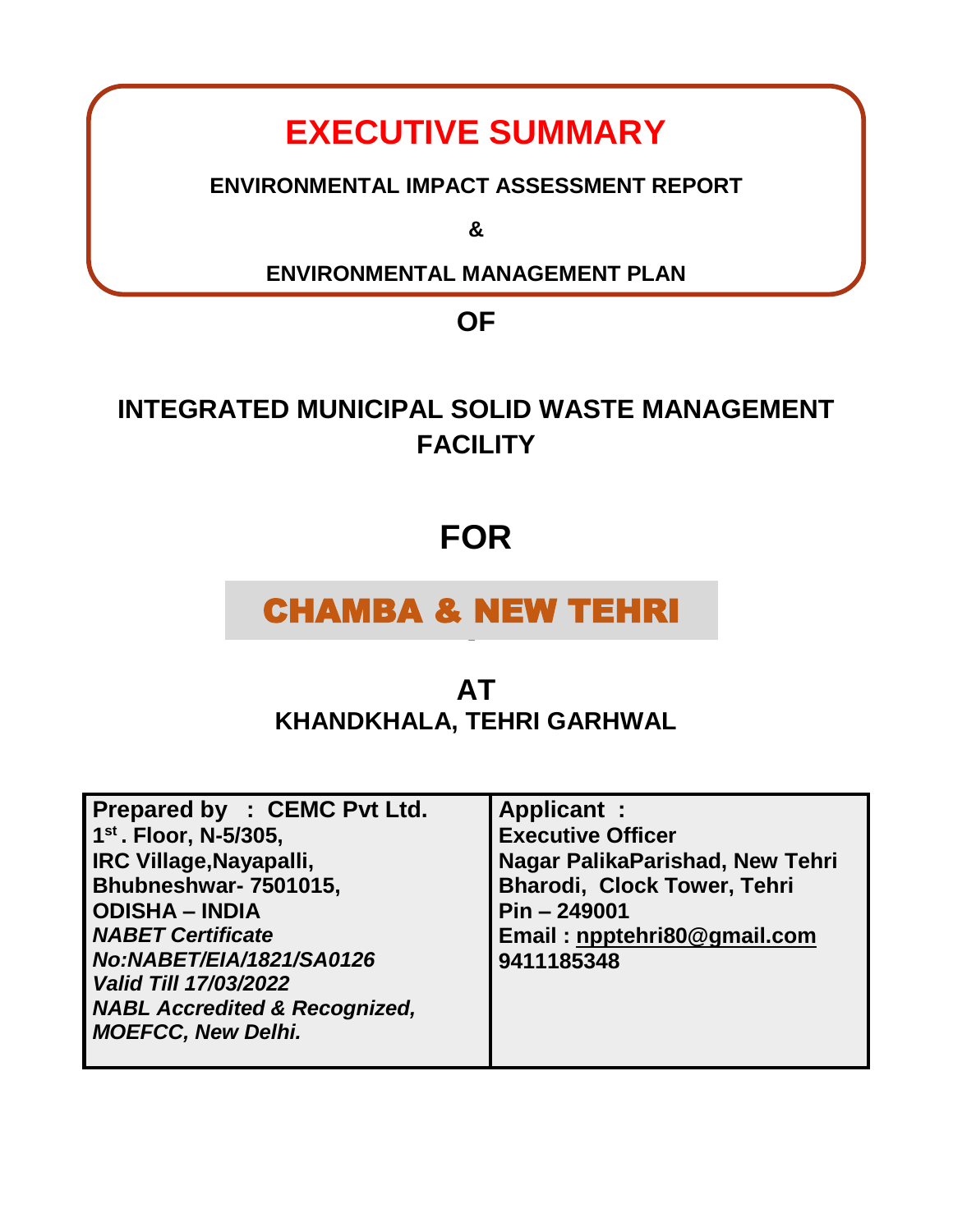# **EXECUTIVE SUMMARY**

#### **1.0 INTRODUCTION**

**The Integrated Municipal Solid Waste Management Facility** has become an urgent requirement to be established as a Cluster for **Chamba and New Tehri in District Tehri Garhwal, Uttarakhand**. As such, it is anticipated that due to growing population there will be generation of more Municipal Solid Waste from household and commercial places of both Chamba and New Tehri. In view of this Nagar Palika aims to achieve 100% source collection, segregation, transportation, storage& treatment of the Municipal Solid Waste.

The proposal for handling & treatment of Municipal Solid Waste by establishing Integrated Municipal Solid Waste Management Facility is being initiated by Nagar Palika Parishad, New Tehri to treat Municipal Solid Waste of **14.272 TPD** out of which **4.3TPD (Designed) from Chamba 9.972TPD (Designed) from New Tehri.** The system will be designed as per projected population upto 2031 for Chamba**12839** and for Tehri **28511(Total Population - 42350).**

The Integrated Municipal Solid Waste Management Facility will be developed as per cluster basis for both Chamba and New Tehri at a common site **Khandakhal** which is 18 km from Chamba and 4-5km from New Tehri.

The proposed project is categorized under Item "7(i) Common Municipal Solid Waste Management Facility (CMSWMF)" in the EIA Notification, dated September 14, 2006 issued by Ministry of Environment Forest &Climate Change (MoEF & CC), New Delhi and needs prior Environmental Clearance. The proposed project falls under Category 'B', and thus, being appraised by the SEIAA at SEIAA, Uttarakhand. The ToR has been obtained on 15th July 2021 vide letter no. 228/SEAC. The draft EIA has been prepared as per the approved ToR and hereby submitted for Public Hearing.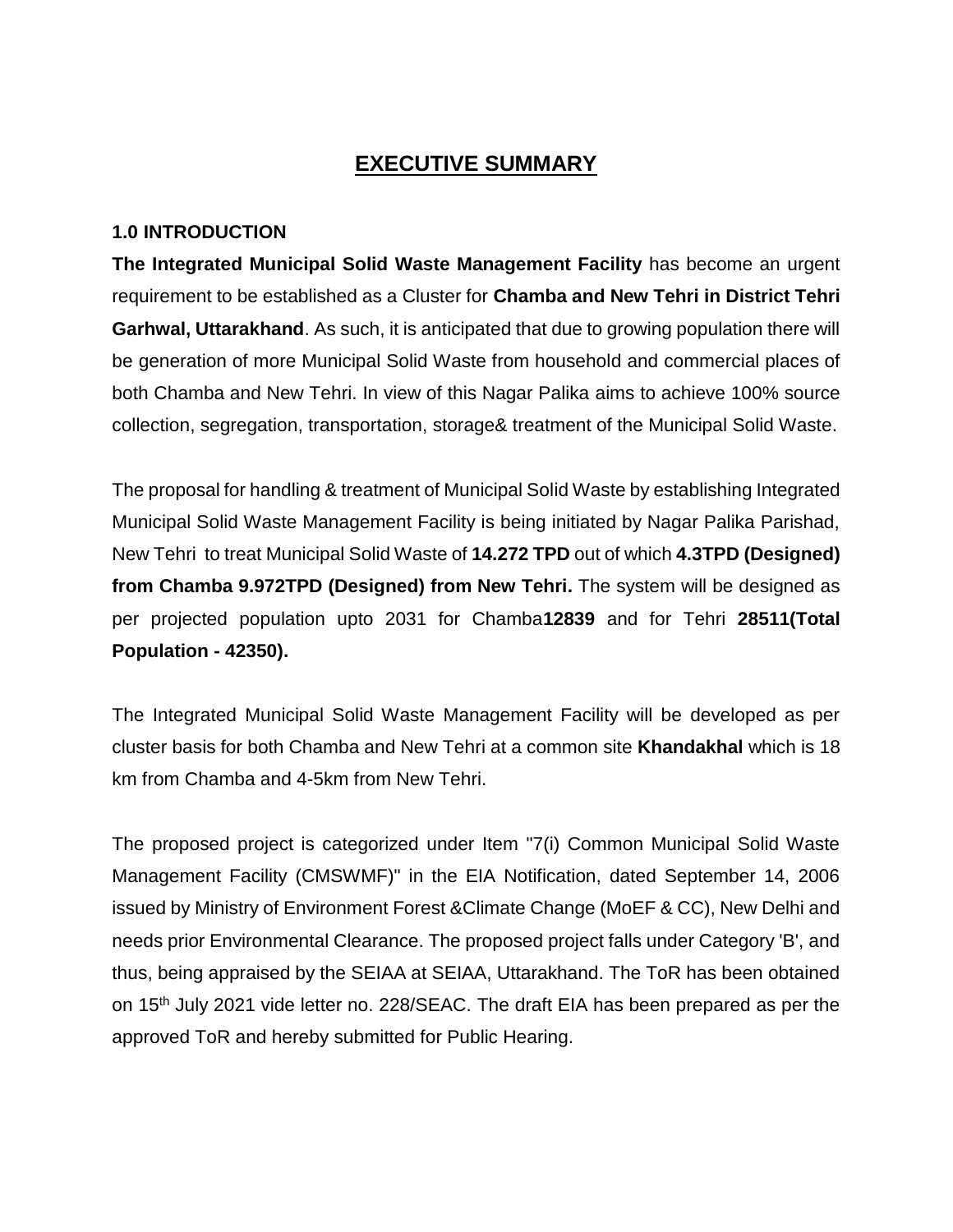## **2.0 PROJECT DETAILS**

The project has the following Salient Features:

| <b>Proposed Activity</b>        | Storage, Handling and Treatment of Municipal Solid<br>Waste              |  |
|---------------------------------|--------------------------------------------------------------------------|--|
| Location                        | Khasra No. 3660, 3661, 3697 & 3698 Kandakhal,<br>District Tehri Garhwal. |  |
| Latitude                        | 30°23'25.10"N                                                            |  |
| Longitude                       | 78°27'45.35" E                                                           |  |
| Altitude                        | 920 m                                                                    |  |
| <b>Nearest Tourism Place</b>    | <b>Tehri Dam</b>                                                         |  |
| <b>Nearest Habitat/Town</b>     | Tehri $-5$ km                                                            |  |
| <b>Nearest Railways Station</b> | Rishikesh Railway Station - 55km                                         |  |
| <b>Nearest Airport</b>          | Dehradun (Jolly Grant) Airport - 80 km                                   |  |
| Nearest Highway                 | Chamba to Rishikesh - Gangotri                                           |  |
|                                 | <b>NH-94</b>                                                             |  |
| Land requirement                | 32550 sq.mtr                                                             |  |
| Land use                        | Notified for establishing of Municipal Solid Waste                       |  |
|                                 | <b>Management Facility.</b>                                              |  |
| <b>Green Belt</b>               | 30% of the project area                                                  |  |
| Manpower                        | 80 during operation and 35 during construction                           |  |
| Water Demand and Supply source  | <b>Municipal Supply</b>                                                  |  |
|                                 | Water consumption 5 KLD                                                  |  |
| Power requirement and sources   | 250 KVA and will be met from Uttarakhand Power                           |  |
|                                 | Development. Apart from this, DG set of 250 KVA                          |  |
|                                 | will used during power failure.                                          |  |
| Seismic Zone                    | $Zone - IV$                                                              |  |
| <b>Estimated Project Cost</b>   | <b>Rs. 6.69 Crore</b>                                                    |  |

## **SALIENT FEATURES**

## **3.0 COLLECTION AND TRANSPORTATION**

Collection and transportation (C&T) is the most important component of the SWM operations and requires active involvement of citizens, societies and RWA's. Besides introduction of latest equipment and vehicles for minimum handling of waste, IEC activities and awareness creation has key role in developing model system for C&T considering following:

- Promotion of the practice of source segregation
- Door to door collection with community participation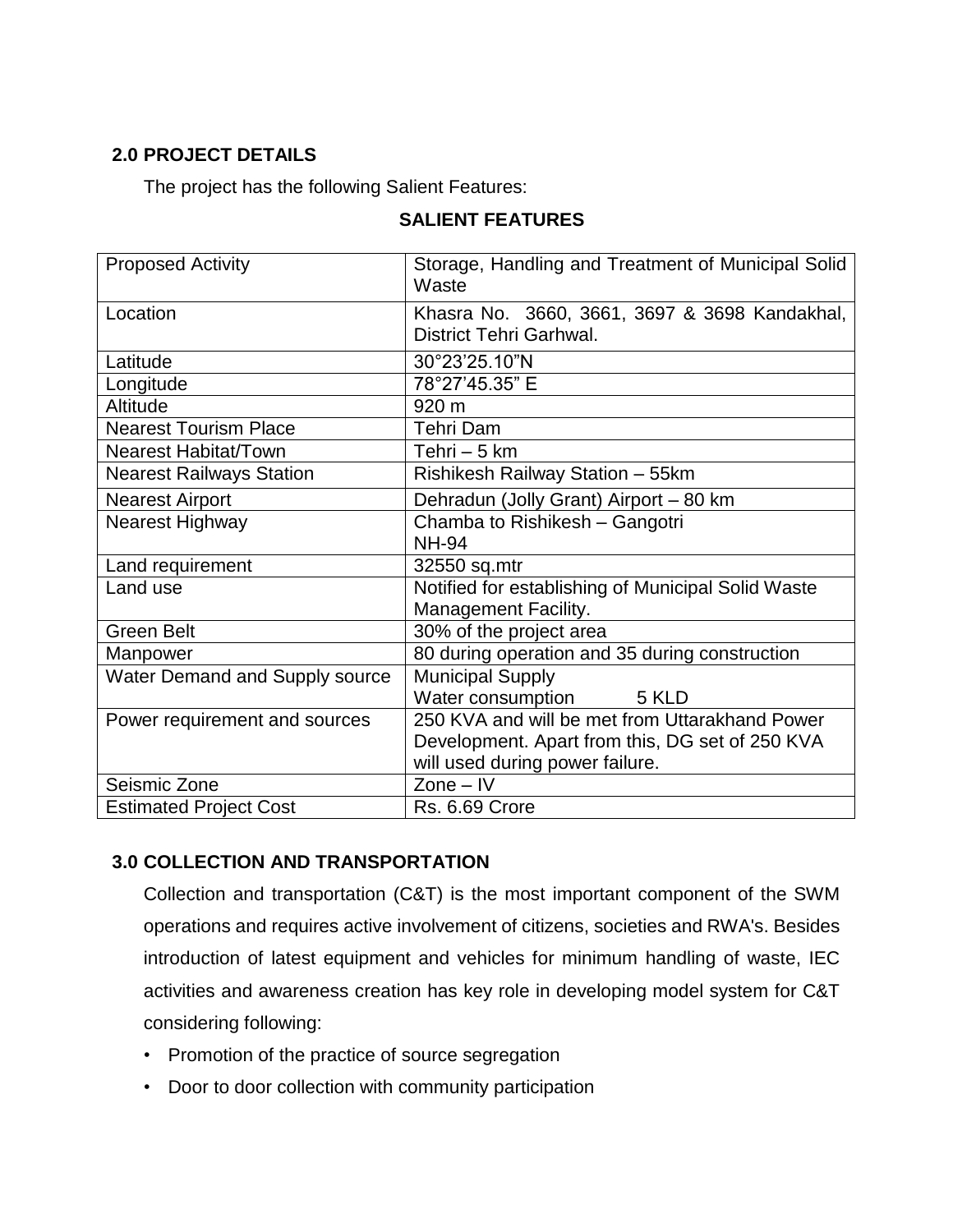- Minimize the multiple handling of waste
- Improvement in the productivity of labour and equipment
- An organized and hierarchical system for C&T system
- Containerized secondary storage facilities with designated bins for effective source segregation.
- Daily transportation of waste to the processing facility
- Vehicle tracking & monitoring using GPS/GPRS and latest IT services
- Customer care and timely complaint redressal

Waste collection, transportations and disposal are interrelated functional elements of solid waste management system. It is essential to segregate waste into different fractions, commonly referred to as primary segregation. Segregation of MSW needs to be linked to primary collection of waste from the doorstep and given high priority. The fractions into which the waste has to be segregated in detail should be based on waste characterization. At a minimum level, indicated as the basic segregation, waste should be segregated by waste generators into three fractions: wet (Green container), dry (Blue container), and domestic hazardous waste (Black container). This is referred to as the three-bin system. Apart from these wastes, construction and demolition and Industrial Waste shall be collected and disposed off separately by respective municipal council.

Waste collection service is divided into primary and secondary collection. Primary collection refers to the process of collecting waste from households, markets, institutions, and other commercial establishments and taking the waste to a storage depot or transfer station or directly to the disposal site, depending on the size of the city and the prevalent waste management system.

Secondary collection includes picking up waste from community bins, waste storage depots, or transfer stations and transporting it to waste processing sites or to the final disposal site. Primary collection must be introduced both in small and large towns and cities. Secondary collection systems are necessary in all cities and towns for collection of waste in the community bins or at the secondary waste storage depots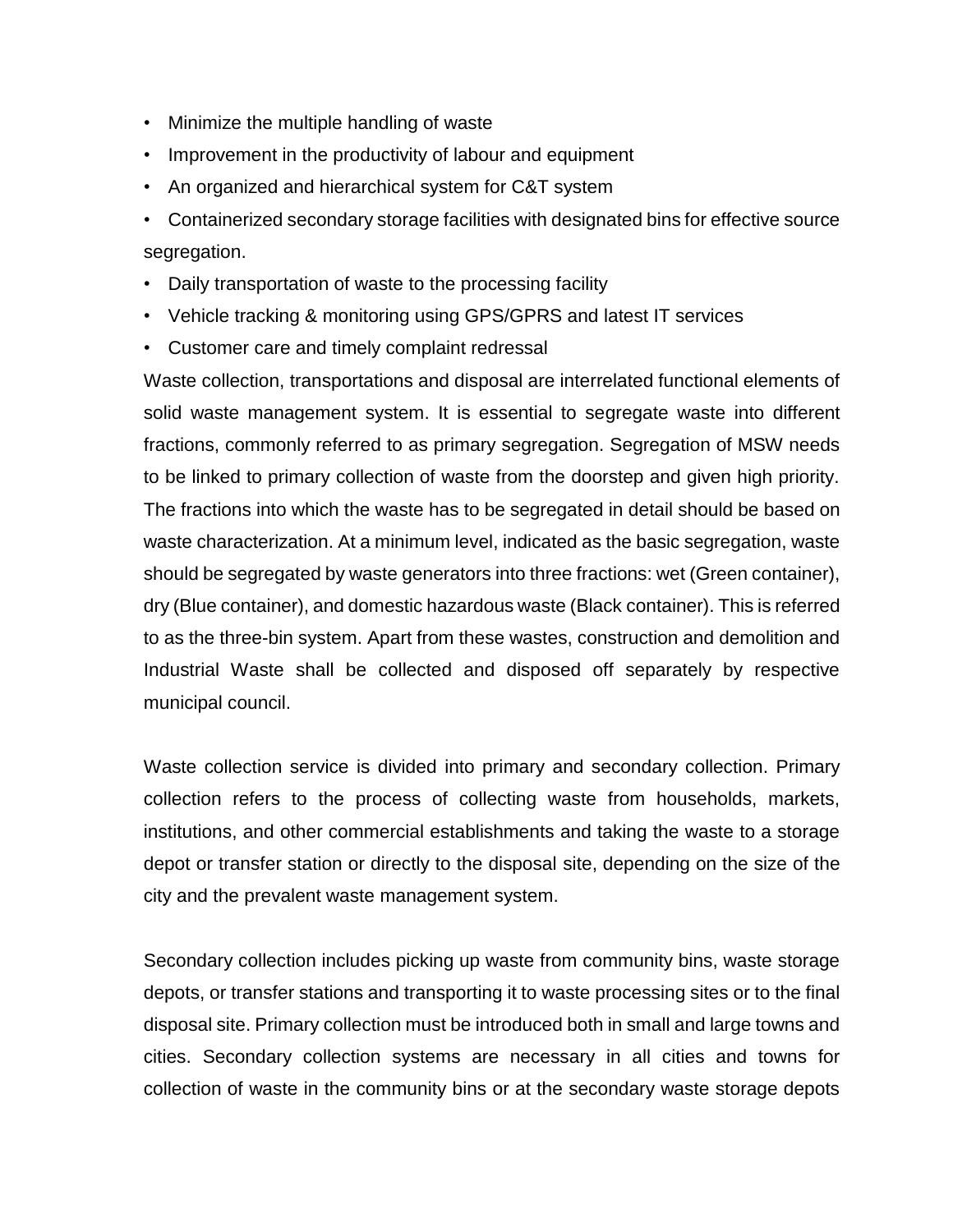or at decentralized sorting centers by sanitation workers for onward transportation of waste to processing and disposal facilities.

Transportation of waste from collection centers to processing or final disposal site is very important step for solid waste management system and for this purpose; suitable vehicles (1 no. of Auto tippers - nearly140 Kg per trip and 4 no. of hydraulic pickup vehicles - nearly 600-900 Kgs per trip) and equipment are required. A well synchronized primary and secondary collection and transportation system is essential to avoid containers' overflow and waste littering on streets. Further, the transport vehicles should not only be able to transport segregated waste, but also be compatible with the equipment design at the waste storage depot to avoid multiple handling of waste.

## **4.0 PROCESSING**

The entire area and MSW Facility is in hilly region, hence Thermal Processing Technology (Gasification, Incineration and Pyrolysis will not be adopted. As such Biological and Physical Processing technology will be adopted at site.

|                            | <b>Biological processing technologies</b>                                                                                                                                         | <b>Pros</b>                                                       |
|----------------------------|-----------------------------------------------------------------------------------------------------------------------------------------------------------------------------------|-------------------------------------------------------------------|
| <b>Composting</b>          | Controlled decomposition of<br>organic matter by micro-<br>organisms into stable humus. It<br>can be done by either<br>open/window composting or<br>enclosed/in vessel composting | <b>Relatively cost</b><br>❖<br>effective                          |
| <b>Bio-</b><br>methanation | Biodegradable material is broken<br>down by bacteria into methane<br>and CO2 in the absence of<br>oxygen                                                                          | $\cdot$<br>Treatment at<br>source<br>Gas/Power<br>❖<br>generation |

#### **MSW Processing Technologies**

|                     | <b>Physical Processing Technologies</b>                                | <b>Pros</b>                             |
|---------------------|------------------------------------------------------------------------|-----------------------------------------|
| <b>Refuse</b>       | MSW may be separated,                                                  | Higher calorific<br>$\mathbf{A}$        |
| <b>Derived fuel</b> | shredded and/or dried in a                                             | value from for Power                    |
| <b>Technology</b>   | processing facility The resulting<br>material is referred to as Refuse | generation                              |
|                     | <b>Derived Fuel (RDF)</b>                                              | Suitable for low<br>❖<br>input capacity |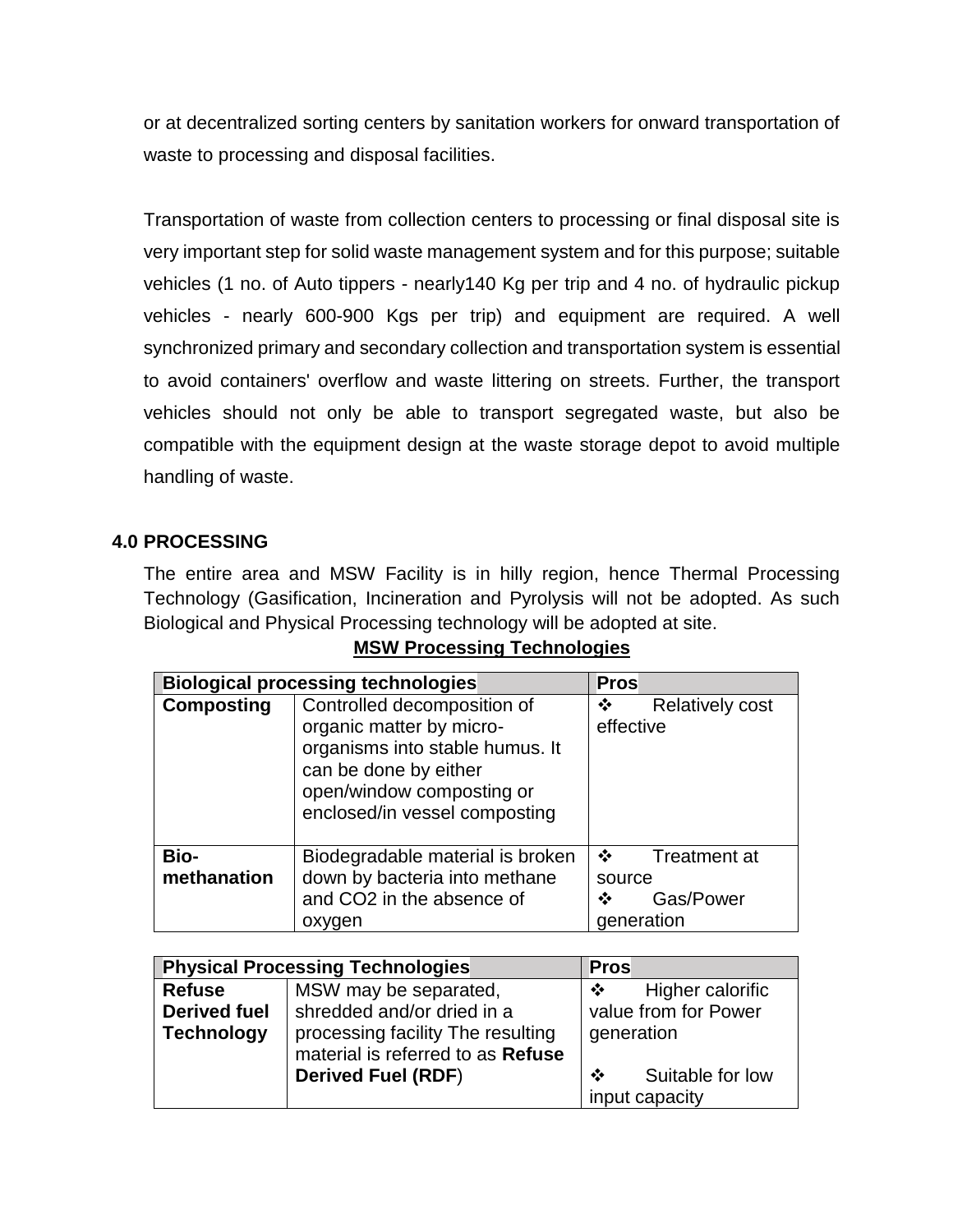#### **5.0 BASELINE ENVIRONMENTAL STATUS**

The Baseline study has been conducted during April 2021 to June 2021 covering Ambient Air Quality, Water Quality, Soil Quality, Noise Level, Ecological and Socio Economic parameters as per applicable CPCB guidelines in the study area of 10 Km radius circle from the project site.

All the environmental parameters, i.e. Ambient Air, Water, Soil and Noise are found well within the applicable IS/CPCP standard. The details have been presented in the EIA report.

#### **6.0 ANTICIPATED ENVIRONMENTAL IMPACTS AND MITIGATION MEASURES**

Any development activity in its wake will bring about some impacts associated with its origin, which can be broadly classified as reversible, irreversible, long and shortterm impacts, an endeavor has been made to identify various environmental impacts associated with the construction and operation of facility and other activities wherein, there may be chance of pollution.

The anticipated impacts during various phase of the project have been discussed and mitigation measures have been provided in Chapter-4 of the EIA report.

#### **7.0 ENVIRONMENT MANAGEMENT PLAN**

The Environmental Management Plan (EMP) is required to ensure a sustainable development of the plant area and the surrounding areas of the plant. The EMP will be integrated in all the major activities of the project, with clearly defined policies, to ensure that the ecological balance of the area is maintained and the adverse effects are minimized. EMP requires multidisciplinary approach with mitigation, management, monitoring and institutional measures to be taken during implementation and operation, to eliminate adverse environmental impacts or reduce them to acceptable levels. In order to ensure sustainable development in the study area; it needs to be an all-encompassing plan for which the plant authorities, government, regulating agencies, and the population of the study area need to extend their cooperation and contribution. Total project capital investment (Rs 6.69 crore) on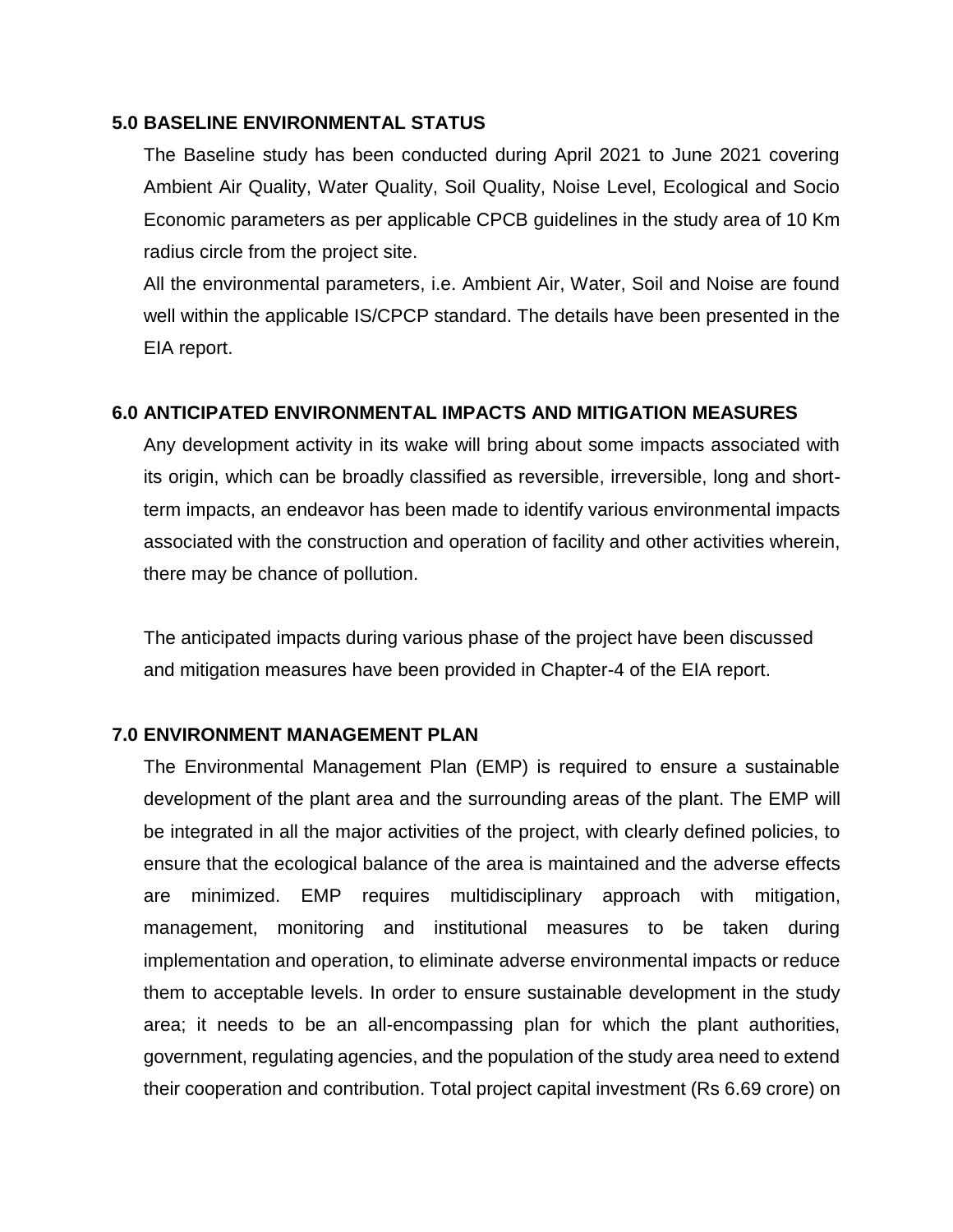environmental improvement works is envisaged Rs. 20.00 lakhs/- and recurring expenditure during the stage of operation is Rs. 8.00 lakhs/- as recurring investment is earmarks for EMP.

Addition to above the project proponent has proposed to invest amount of Rs. 3.25 Lakhs per year on Labours safety, proper drinking water facilities at site, Health checkup facilities, awareness & recreation programs etc. below table is the breakup proposed for budget investment for labours working in this proposed project.

The mitigation measures are planned for construction and operation phases and the overall management plan helps to improve the supportive capacity of the receiving bodies. The EMP aims to control pollution at the source level to the possible extent with the available and affordable technology followed by the standard treatments before getting discharged. The recommended mitigation measures will synchronize the economic development of the study area with the environmental protection of the region.

#### **8.0 ENVIRONMENT MONITORING PROGRAM**

Environmental monitoring program describes the processes and activities that need to take place to characterize and monitor the quality of the environment. Environmental monitoring is used in the preparation of environmental impact assessments, as well as in many circumstances in which human activities carry a risk of harmful effects on the natural environment. Different activities involved in the proposed project and their impact on various environmental attributes have been taken into account while designing a detailed environmental monitoring program. Environmental monitoring program has been prepared for the proposed project for assessing the efficiency of implementation of Environment

Management Plan and to take corrective measures in case of any degradation in the surrounding environment. A comprehensive monitoring mechanism has been devised for monitoring of impacts due to proposed project.